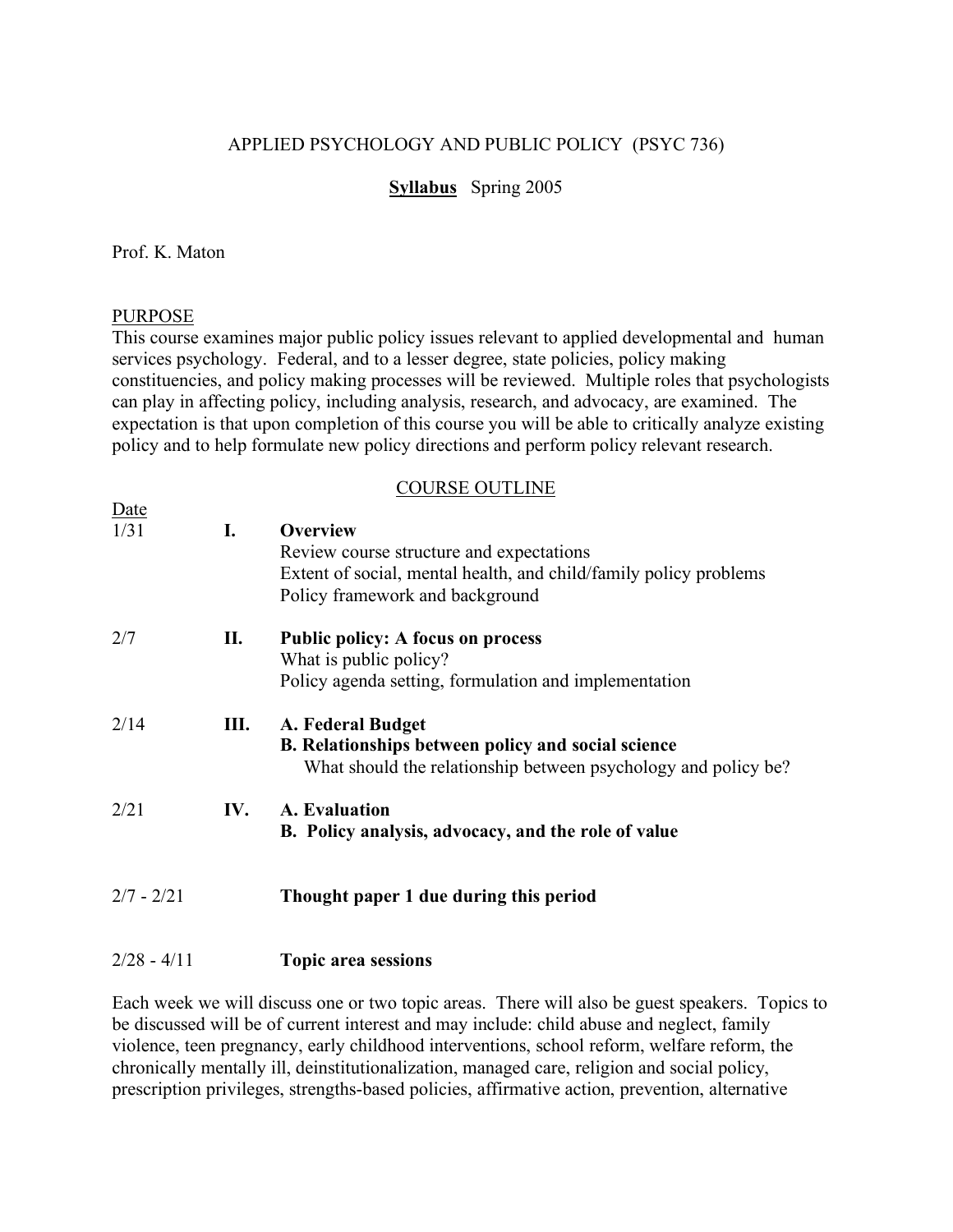resources and approaches in mental health, children's mental health, adolescent health and wellbeing, ethnicity and cultural diversity, empowerment, poverty and the underclass.

| $2/28 - 4/11$ | Thought papers $2 \& 3$ due during this period                     |  |
|---------------|--------------------------------------------------------------------|--|
| 3/21          | <b>Spring Vacation</b>                                             |  |
| 3/28          | Paper outlines due                                                 |  |
| $4/18 - 5/16$ | <b>Policy proposal presentations</b>                               |  |
| 5/23          | Policy papers due for all students except those presenting on 5/16 |  |
| 5/24          | Policy papers due for students presenting on 5/17                  |  |

# COURSE STRUCTURE AND REQUIREMENTS

Class sessions will emphasize discussion. Guest speakers chosen for expertise in specific topic areas will present on their area of expertise.

There are four major course requirements:

1) Class Participation and Discussion (10%). You should come to each class prepared to discuss the readings for the day. It is best to come with written questions or summaries of discussion points you might wish to make. This will help you and will make class sessions more stimulating and informative.

| 2) | $Though Papers (25%) -$ | 1 required during weeks 2-4 of course |
|----|-------------------------|---------------------------------------|
|    |                         | 2 required during weeks 5-8 of course |

Each thought paper is expected to result from your thoughtful, focused reflection upon the course readings. The paper can focus upon a key question raised and left unanswered by the readings, exploring contradictions in the readings, your critique of ideas presented, relationships to other knowledge you possess or experiences you have had, etc. Students will sign up in advance for the weeks they will prepare a thought paper. Each paper is restricted to 1-2 double-spaced typewritten pages. A copy needs to be e-mailed to Drs. Maton no later than 4:00 of the day preceding the class it is due. Each class several students will be asked to present their thought paper in class as a basis for class discussion. Grading will be based primarily upon the novel contribution of the student's thoughts and analysis.

3) Policy Proposal Presentation (25%). You are expected to propose a new or revised policy you believe needs to be implemented at the federal or state level, and to make a 25-30 minute oral presentation advocating the new policy. The class will serve as the House or Senate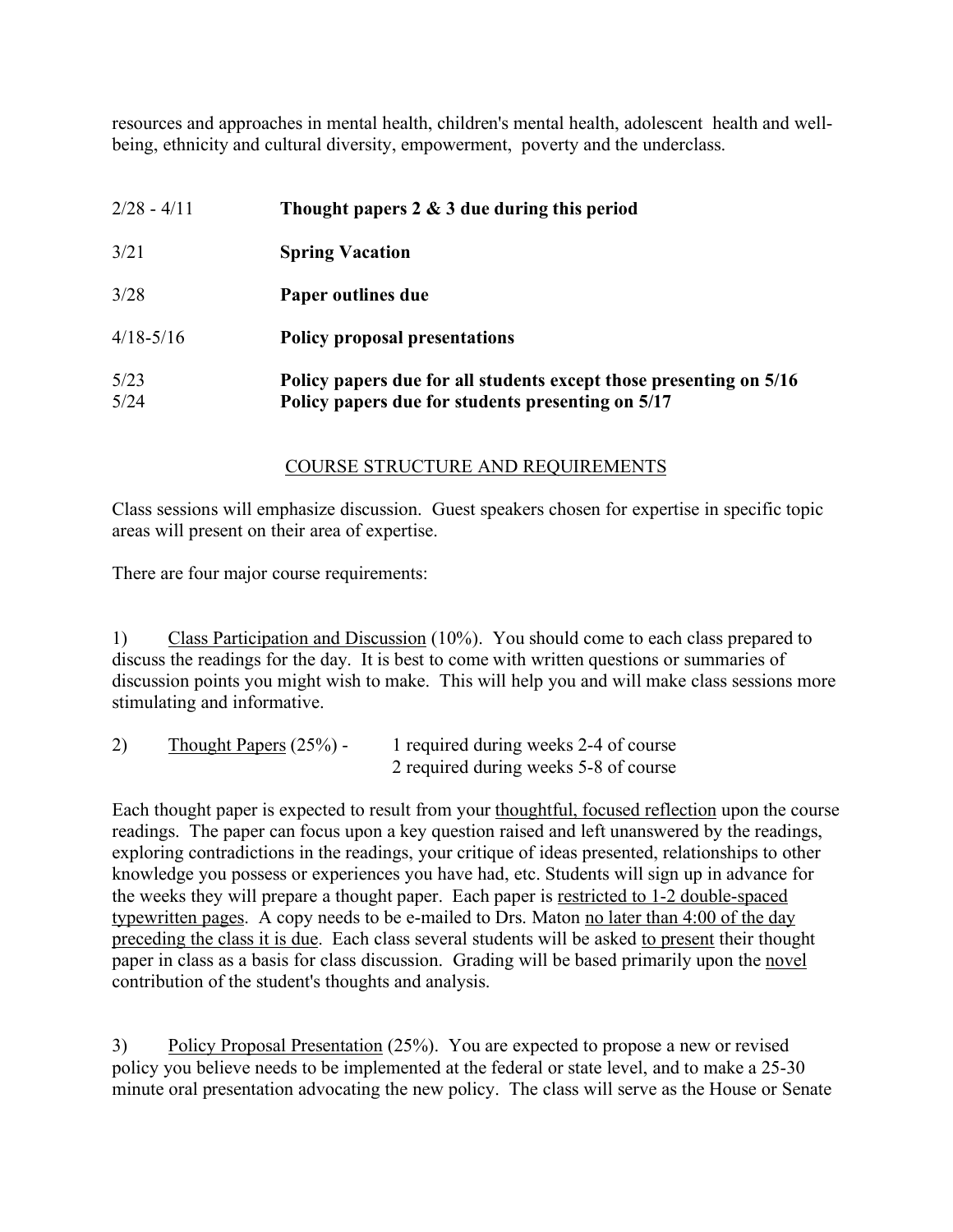subcommittee under whose jurisdiction your new policy falls. The subcommittee will doubtless ask probing and penetrating questions following your presentation. You should bring to the hearing a 2-page, double spaced brief outlining and justifying your proposal. After your presentation, the subcommittee will vote, in closed session, on your policy proposal. Your presentation to the subcommittee must include:

- 1) A statement of the specific problem of concern.
- 2) A description of the broad social, political, and historical context of the problem.
- 3) A description, review, and critique of current policy(ies) governing the problem.
- 4) A discussion of the major policy options which have been proposed to deal with the problem.
- 5) The nature and details of the policy option you are proposing.
- 6) A review of relevant social science theory and research which support your proposal.
- 7) An estimate of the financial cost, and your arguments concerning cost/benefit analysis.
- 8) A discussion of the potential pitfalls of enacting and/or implementing your policy of choice.
- 9) A discussion of how the effectiveness of the new policy will be determined, and
- 10) A discussion of the processes or procedures for subsequent policy revision over time.

4) Policy Proposal Paper (40%). This paper should be an expanded, written version of the material presented to the class, and should be approximately 20 double-spaced pages, not including references. It should include revisions that result from the subcommittee hearing. In particular, you should expand the material included in #9 above to include a research design and set of data collection methods to be used in evaluating your proposed policy. Be certain to discuss the rationale, assets, and liabilities of your design.

# Grading Summary

| <b>Class Participation</b> | 10% |
|----------------------------|-----|
| Thought Papers (3)         | 25% |
| <b>Class Presentation</b>  | 25% |
| Final Paper                | 40% |
|                            |     |
|                            | 100 |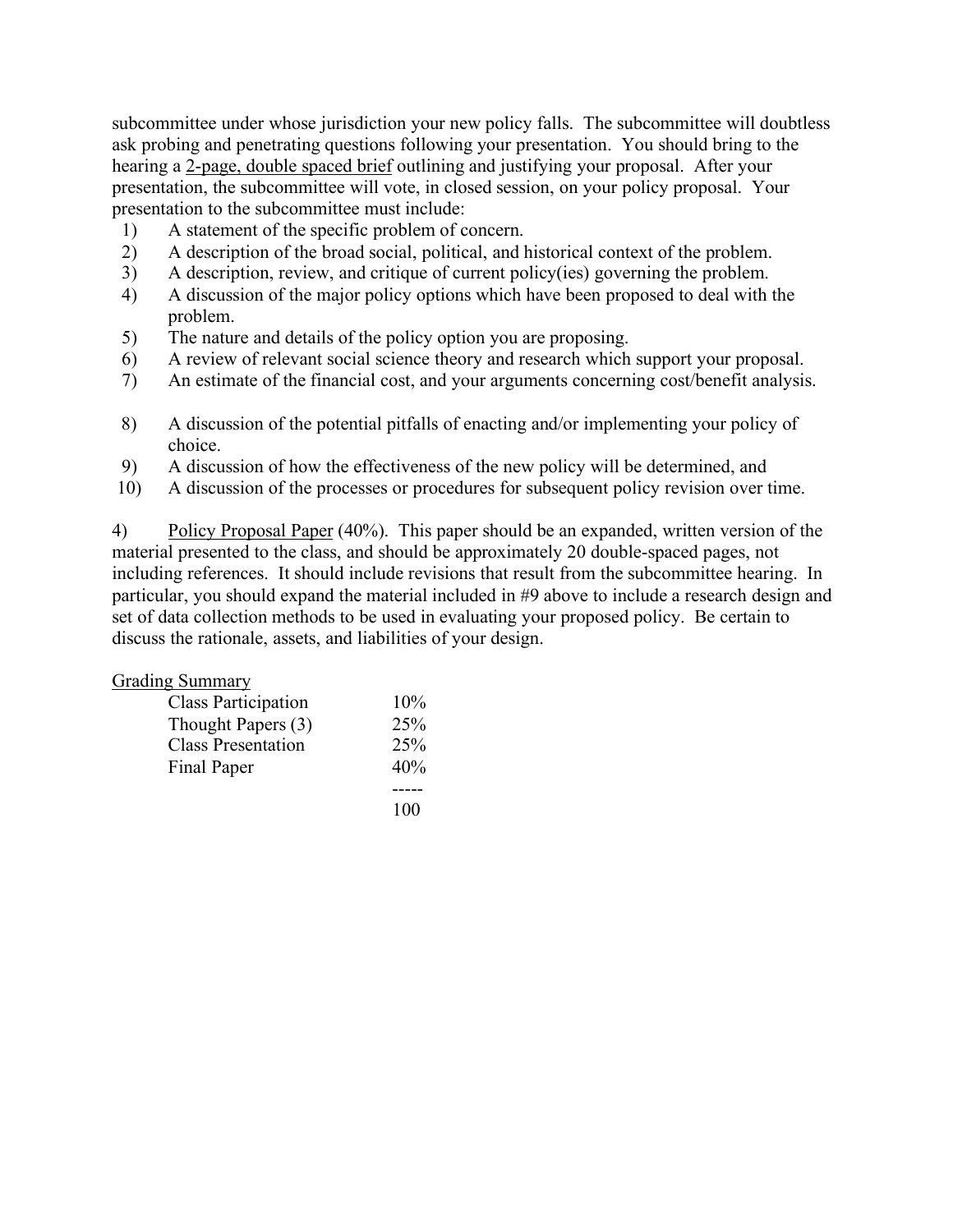### DETAILED READING LIST

## **NOTE: ALL MATERIALS ARE IN THE FILING CABINET IN XEROX ROOM**

# 1/31 **Overview of course**

# 2/7 **Public policy: A focus on process**

Palumbo, D. J. (1994). Public policy in America: Government in action. 2nd Ed. New York: Harcourt, Brace. (Chapter 2- Agenda Setting; Chapter 3- Policy Formulation; Chapter 4, Implementation. pp. 37-129).

## 2/14 **Budget; Relationships between policy and social science research**

- Anderson, J. E. (1997). Public policymaking: An introduction (Third Edition). (Boston: Houghton Mifflin. (Chapter 5: Budgeting and Public Policy, pp. 177-212)
- Greenberg-Garrison, E., & Clem-Kobor, P. (2002). Weathering a political storm: A contextual perspective on a psychological research controversy. American Psychologist, 57, 165-175.
- Holtgrave, D.R., Doll, L.S., & Harrison, J. (1997). Influence of behavioral and social science on public health policymaking. American Psychologist, 52, 167-173.
- Phillips, D.A. (2000). Social policy and community psychology. In J. Rappaport & E. Seidman (eds.), Handbook of Community Psychology (pp. 397-419). New York: Kluwer/Plenum.

## 2/21 **Evaluation; Policy, advocacy and the role of values**

- Palumbo, D. J. (1994). Public policy in America: Government in action. 2nd Ed. New York: Harcourt, Brace. (Chapter 5-Evaluation. Pp. 131- 167).
- DeLeon, P.H. (2002). Presidential reflections: Past and future. American Psychologist, 57, 425-430.
- Kendler, H (1999). The role of value in the world of psychology. American Psychologist, 54, 828-835.
- Mays, V.M. (2000). A social justice agenda. American Psychologist, 55, 326- 327.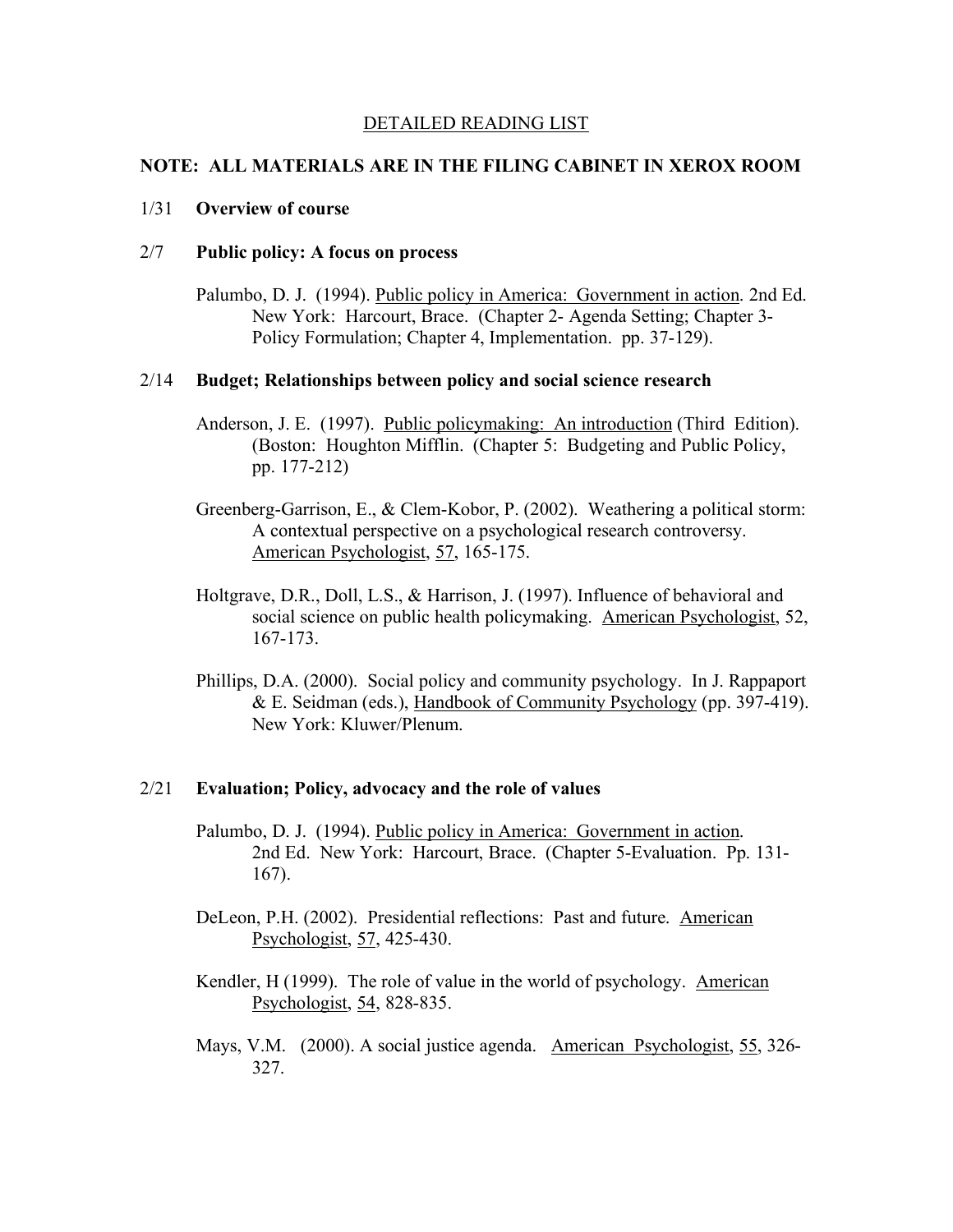Price, R.H. (1989). Bearing witness. American Journal of Community Psychology, 17, 151-164.

Safarjan, B. (2002). A primer for advancing psychology in the public sector. American Psychologist, 57, 947-955.

# POTENTIAL PAPER TOPIC AREAS

Child/Family Issues: Health, nutrition, child welfare, day care, education of handicapped children, child abuse, juvenile delinquency, mental health, gifted and talented children and youth, ADD, juvenile justice, teen pregnancy/adolescent abortion, youth and employment, homeless children, children and AIDS, civil rights.

Human Services Psychology Issues: Adolescent suicide, school failure, prescription privileges, health promotion, disease prevention, managed care, minority youth, community support system, substance abuse, prevention, empowerment, mental health and the work place, gender, mental health and ethnicity, discrimination, community development, self-help groups, religion and public policy, youth violence.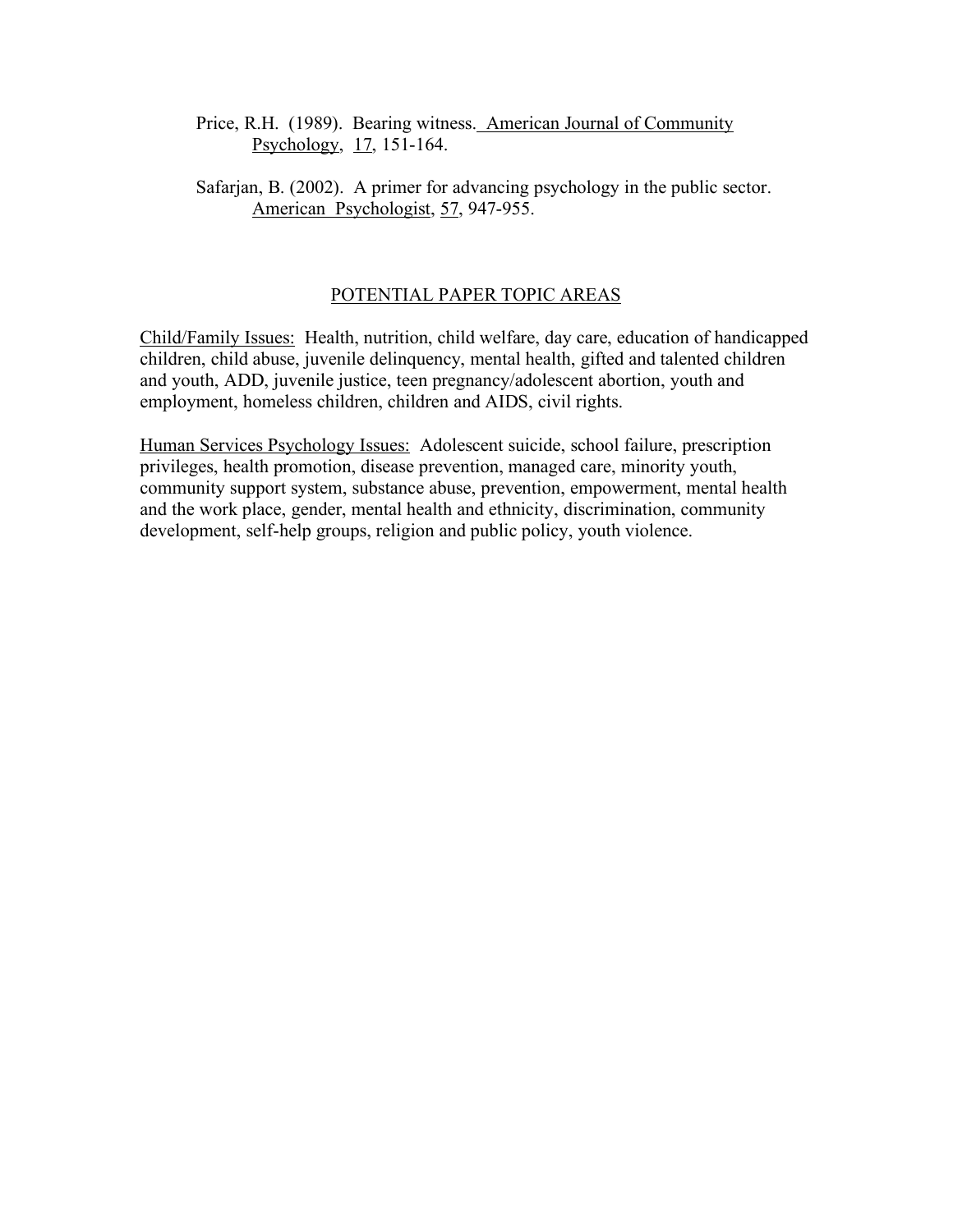### February 28

# *Welfare Reform in Maryland Counties Karen Czapanskiy, University of Maryland, Baltimore, School of Law*

Czapanskiy, K.S. (2005). Why does it matter where we live? Welfare reform, equal protection, and the Maryland constitution. *Maryland Law Review*, 654-715.

### *Federal Policy for Children and Families*

Ripple, C.H., & Zigler, E. (2003). Research, policy, and the federal role in prevention initiatives for children. *American Psychologist, 58*, 483-490.

Zigler, E.F., Finn-Stevenson, M. (1997). Policy efforts to enhance child and family life: Goals for 2010. In R. Weissberg, T.P. Gullotta, R.L., Hampton, B.A. Ryan & G.R. Adams. *Establishing preventive services* (pp. 27-60). Thousand Oaks, CA: Sage.

### March 7

## *Federal Education Policy*

Cochran, C., Mayer, L.C., Carr, T.R., & Cayer, N.J. (2003). *American public policy: A n introduction*. Chapter 9: Education: Conflict in Policy Directions (pp. 285- 323).Belmont, CA: Thompson/Wadsworth.

> *Politics of Muddling Through: An Encrusted Bureaucrat's Perspective Ron Pugsley, Former, U.S. Department of Education Current, Maryland Commission on Adult Literacy*

Comings, J., & Soricone, L. (2005). *Massachusetts: A case study of improvement and growth of adult education services.* Harvard Graduate School of Education. Manuscript under editorial review: **Do not circulate or quote for publication.**

#### March 14

# *Challenges in Urban Education: Baltimore City Public Schools Buzzy Hettleman, Baltimore City School Board*

Hettleman, K. R. (2003, February). *The invisible dyslexics: How public school systems in Baltimore and elsewhere discriminate against poor children in the diagnosis and treatment of early reading difficulties*. Executive Summary. Baltimore, MD: The Abell Foundation.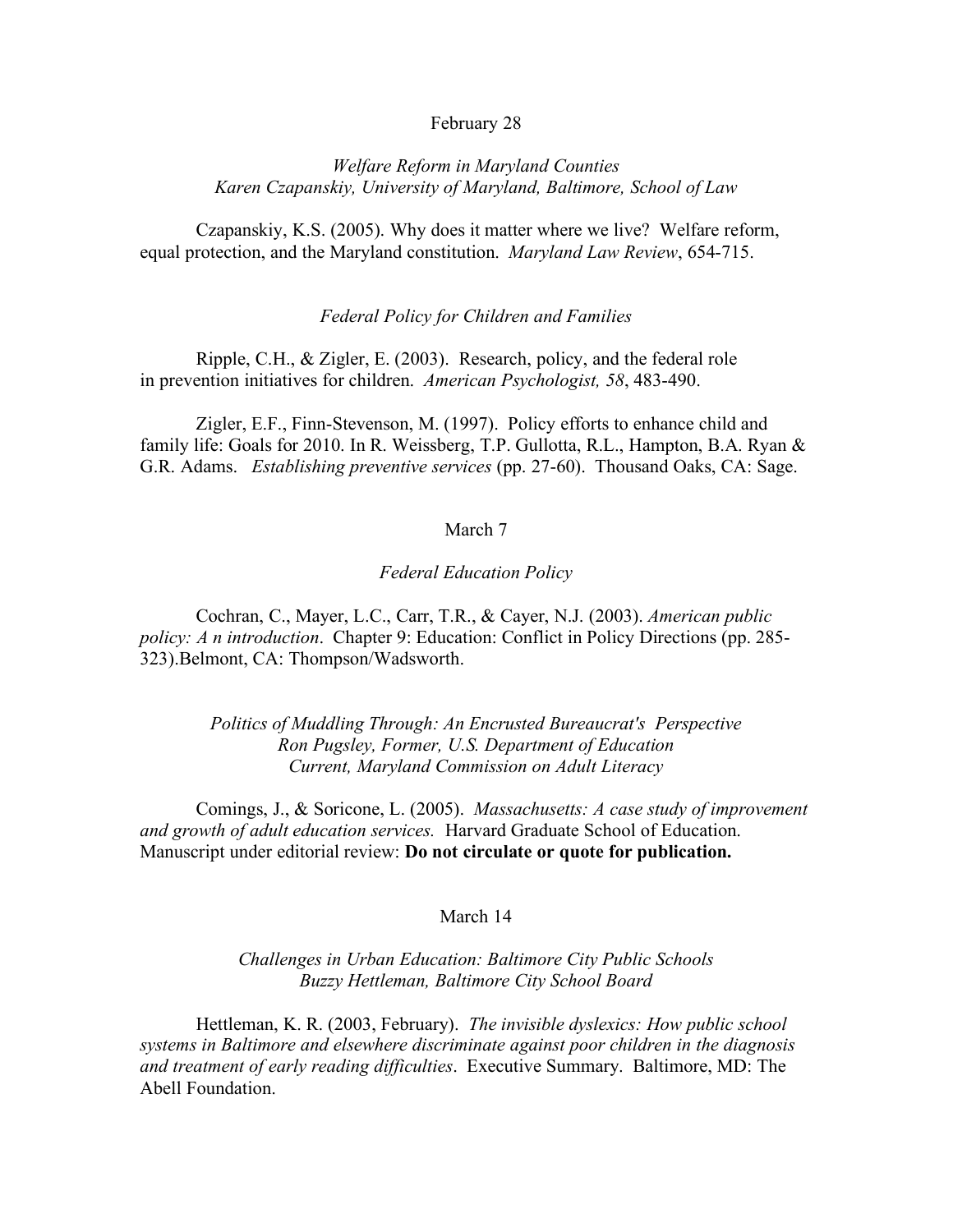#### *Strengths-Based Social Policy*

Maton, K.I., Dodgen, D. W, Leadbeater, B. J., Sandler, I. N., Schellenbach, C. J., & Solarz, A. L. (2004). Strengths-based research and policy: An introduction. In K.I. Maton, C. J. Schellenbach, B. J. Leadbeater, & A. Solarz (eds.), *Investing in children, youth, families, and communities: Strengths-based research and policy* (pp. 3-12). Washington, DC: APA.

Cook, S.L., Woolard, J.L., & McCollum, H.C. (2004). The strengths, competence, and resilience of women facing domestic violence: How can research and policy support them? . In K.I. Maton, C. J. Schellenbach, B. J. Leadbeater, & A. Solarz (eds.), *Investing in children, youth, families, and communities: Strengths-based research and policy* (pp. 97-117). Washington, DC: APA.

Tolan, P.T., Sherrod, L.R., Gorman-Smith, D., & Henry, D.B. (2004). Building protection, support and opportunity for inner-city children and youth and their families. In K.I. Maton, C. J. Schellenbach, B. J. Leadbeater, & A. Solarz (eds.), *Investing in children, youth, families, and communities: Strengths-based research and policy* (pp. 193-212). Washington, DC: APA.

Solarz, A. L, Leadbeater, B. J., Sandler, I. N., Maton, K.I., Schellenbach, C. J., & Dodgen, D. W.,  $(2004)$  A blueprint for the future. In In K.I. Maton, C.J., Schellenbach, B. J. , Leadbeater, & A.L. Solarz (Eds.), *Investing in children, youth, families, and communities: Strengths-based research and policy* (pp. 343-354). Washington, D.C.: American Psychological Association.

## *March 28*

#### *Federal Mental Health Policy*

Kiesler, C.A. (2000). The next wave of change for psychology and mental health services in the health care revolution. *American Psychologist, 55*, 481-491.

Swindle, R.Jr., Heller, K., Pescosolido, & Kikuzawa, S. (2000). Responses to nervous breakdowns in America over a 40-year period: Mental health policy implications. *American Psychologist, 55*, 740-749.

### *Federal Health Policy*

Cochran, C., Mayer, L.C., Carr, T.R., & Cayer, N.J. (2003). *American public policy: A n introduction*. Chapter 8: Health Care: Unlimited Needs, Limited Resources (pp. 243-281).Belmont, CA: Thompson/Wadsworth.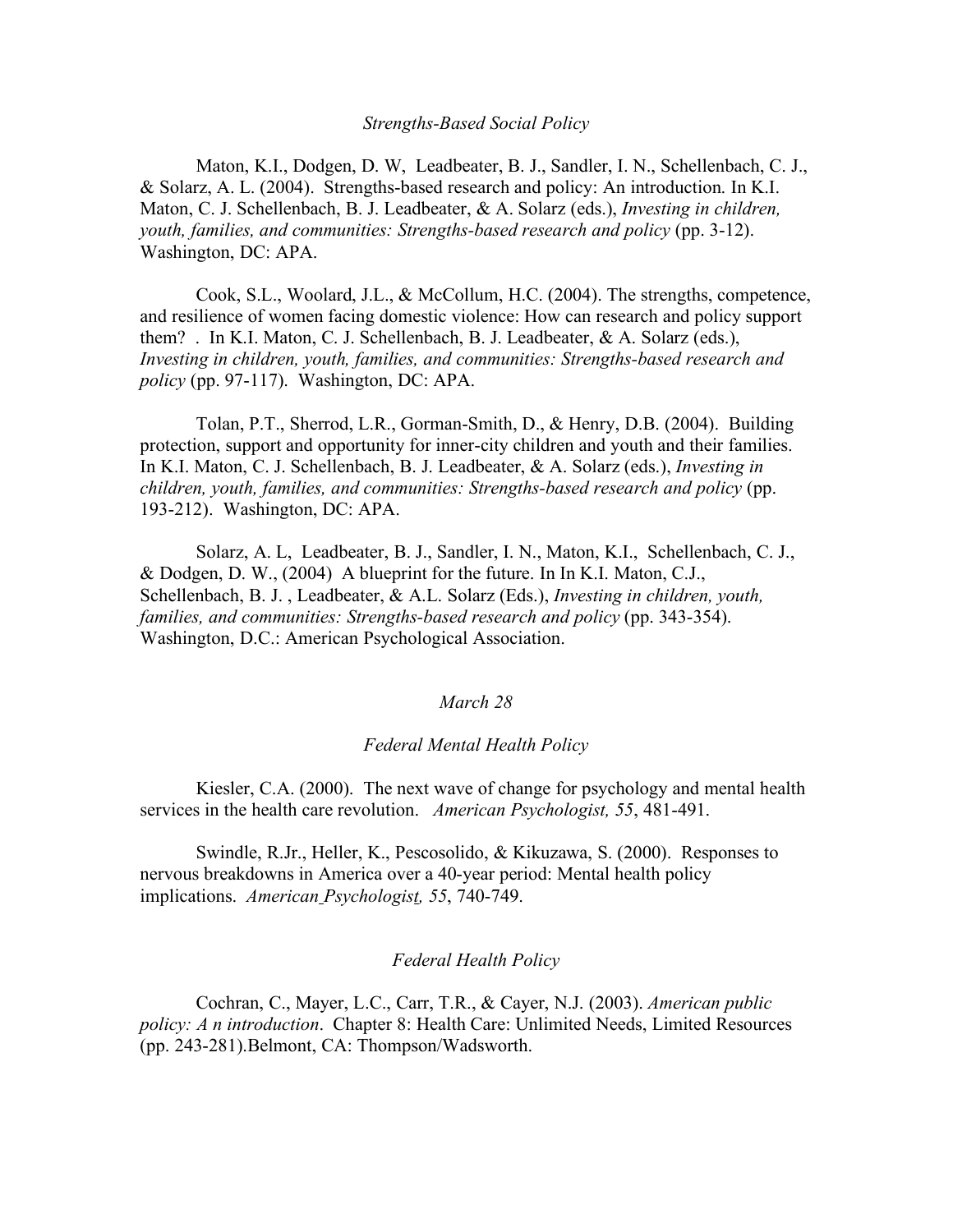## April 4

## *Legal and Social Equality*

Cochran, C., Mayer, L.C., Carr, T.R., & Cayer, N.J. (2003). *American public policy: An introduction*. Chapter 10. Legal and social equality: The struggle against oppression and bigotry. (pp. 329-375). Belmont, CA: Thompson/Wadsworth.

Crosby, F.J., Iyer, A., Clayton, S., & Downing, R.A. (2003). Affirmative action: Psychological data and the policy debates. *American Psychologist*, *58,* 93-115.

# *Race and Genetics Kim Nickerson, American Psychological Association*

Ossorio, P. & Duster, T. (2005). Race and genetics: Controversies in biomedical, behavioral, and forensic sciences. *American Psychologist, 60*, 115-128.

Smedley, A, & Smedley, B.D. (2005). Race as biology is fiction, racism as a social problem is real: Anthropological and historical perspectives on the social construction of race. *American Psychologist, 60*, 16-26.

### April 11

## *Faith Based Social Policy*

Dionne, E.J., & Dilulia, J.. (2000). God and the American experiment: An introduction.

In E.J. Dionne Jr. & J.J. Dilulio, Jr. (eds.), *What's God got to do with the American experiment?* (pp. 1-13). Washington, DC: Brookings Institution Press.

Maton, K. I., Dodgen, D., Sto. Domingo, M. R., & Larson, D.B. (In press). Religion as a meaning system: Policy implications for the new millennium. *Journal of Social Issues*.

### *Policy Careers*

Sarason, W.B. (1995). If I was doing it all over again. *The Community Psychologist, 28*, 13-14.

Starnes, D. (2004). Community psychologists: Get in the arena!! *American Journal of*